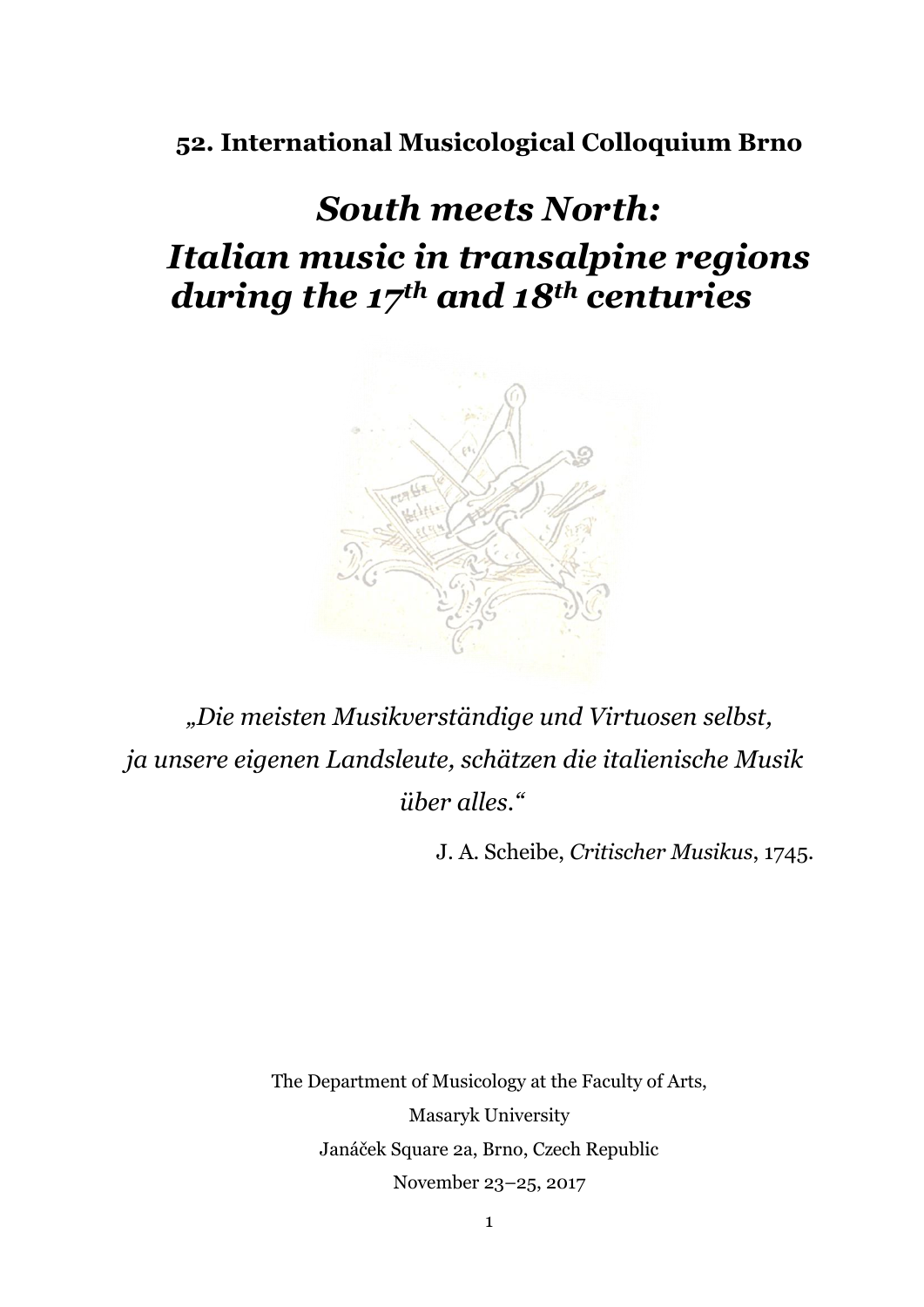# **Programme**

# **Monday, October 23th**

- 08.30–9.15 **Registration**
- 09.15–09.30 **Opening ceremony**

# Chair: Jiří Sehnal

- 09.30–09.55 **Hermann Jung** (Mannheim): "Italianità" als musikalisches Phänomen im barocken Europa.
- 09.55–10.20 **Herbert Seifert** (Wien): Die Brüder Kaiser Ferdinand III. und Erzherzog Leopold Wilhelm, die Dichtung und die Musik.
- 10.20–10.45 **Marko Deisinger** (Wien): Musikbezogene Quellen aus der Korrespondenz des Wiener Kaiserhofs mit Rom. Neue biographische Details über italienische Musiker des Barock.

# *Coffee break*

- 11.15–11.40 **Petr Slouka** (Praha/Brno): Viva eterno Leopoldo! Italian birthday serenatas by Johann Heinrich Schmelzer.
- 11.40–12.05 **Johannes Prominczel** (Melk): Ziani vs. Caldara & Fux. Kirchenmusik im Vergleich.

# *Lunch break*

13.45–14.00 *coffee + tea after lunch in UNI-café*

# Chair: Thomas Hochradner

- 14.00–14.25 **Janet Page** (Memphis): The "via allemagna", the Viennese convent of St. Ursula, and the New Italian Style, ca. 1694.
- 14.25–14.50 **Andrea Zedler – Magdalena Boschung** (Regensburg): Musica transalpina. Text- und Musiktransfer am Beispiel des römischen Kantatenrepertoires Antonio Caldaras.
- 14.50–15.15 **Irena Veselá** (Brno): Giovanni Bononcinis Oper Muzio Scevola und Johann Joseph Fux' Festa teatrale Costanza e fortezza – vom musikalischen Drama zur Allegorie.

# *Coffee break*

15.15–15.40 **Elisabeth Hilscher** (Wien): Von wienerischen und böhmischen "Italienern" oder Fördern italienische Namen die Karriere?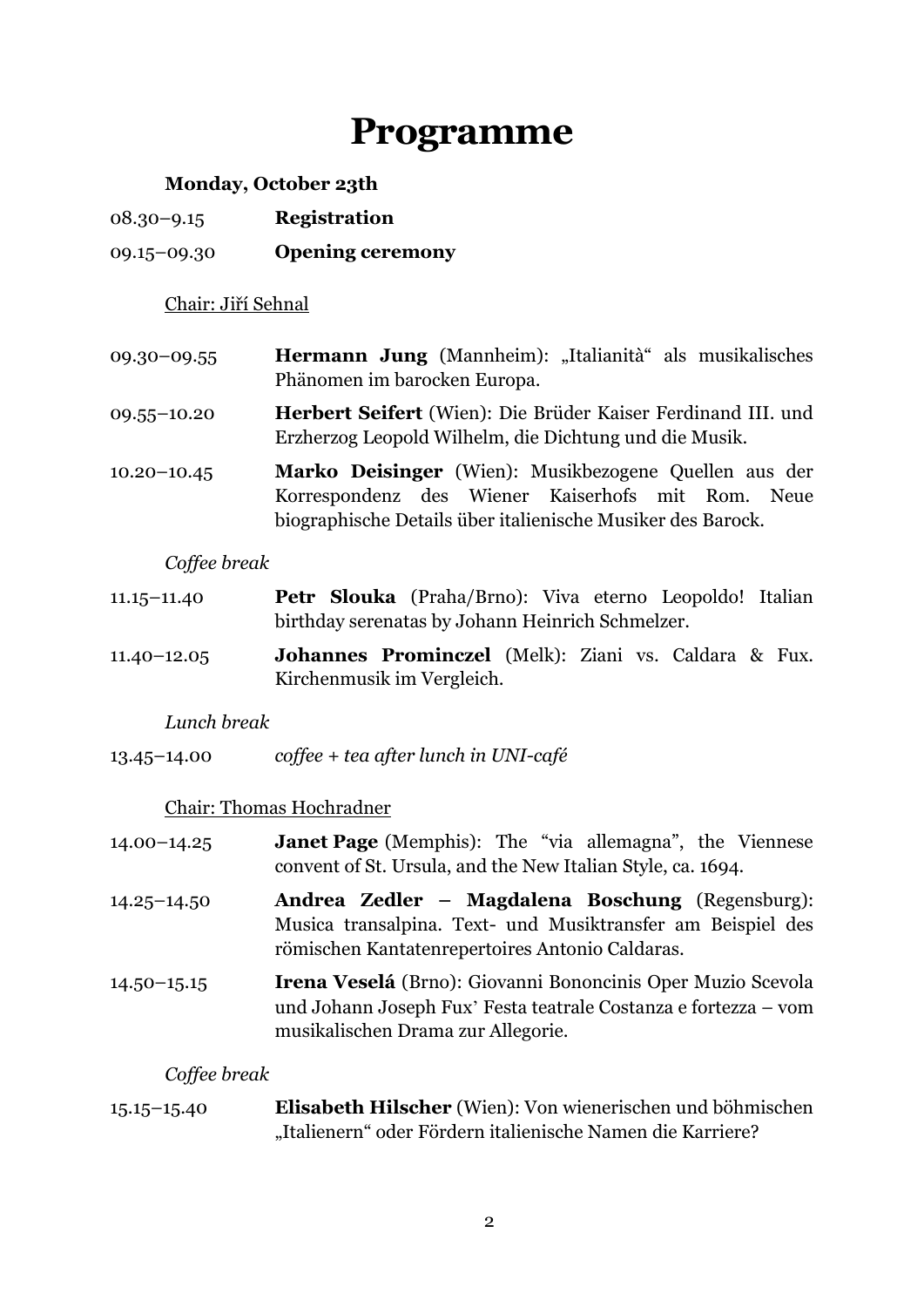- 16.10–16.35 **Ladislav Kačic** (Bratislava): Italienische Musiker am Hof des Emericus Esterházy und die Kontakte mit der Kaiserlichen Hofmusikkapelle in Wien.
- 16.35–17.00 **Angela Romagnoli** (Cremona): Die Introduzione al balletto an den europäischen Höfen: Verbreitung, Eigenschaften und Struktur.
- *19.00 Social event*

### **Tuesday, October 24th**

#### Chair: Janice Stockigt

| 09.00-09.30     | <b>Eleanor Selfridge-Field</b> (Stanford): The Teatro Sant'Angelo as<br>the cradle of traveling operas in Central Europe.                       |
|-----------------|-------------------------------------------------------------------------------------------------------------------------------------------------|
| $09.30 - 09.55$ | <b>Metoda Kokole</b> (Ljubljana): Andrea Bernasconi's early operatic<br>music on its way North of the Alps.                                     |
| $09.55 - 10.20$ | Anna Ryszka-Komarnicka (Warszawa): Between Venice and<br>Lubowla in Spisz (Spiš): prince Teodor Lubomirski – an<br>enthusiast of Italian opera. |
| $10.20 - 10.45$ | Jana Spáčilová (Olomouc): Orlandini's Antigona (vendicata).<br>Transformation of a Venetian opera on its Transalpine journey.                   |

#### *Coffee break*

#### Chair: Berthold Over

| $11.15 - 11.40$ | <b>Anne Desler</b> (Edinburgh): Italian friandises for the English<br>palate: Farinelli in London.                         |
|-----------------|----------------------------------------------------------------------------------------------------------------------------|
| $11.40 - 12.05$ | <b>Emilia Pelliccia</b> (Cremona): Francesco Borosini – Leben und<br>Karriere eines Tenors im frühen Settecento.           |
| $12.05 - 12.30$ | Livio Marcaletti (Bern): Die keusche Penelope und der zornige<br>Odysseus: Wanderschaft einer tragikomischen Opernhandlung |

zwischen Wien und Norditalien.

#### *Lunch break*

13.45–14.00 *coffee + tea after lunch in UNI-café*

#### Chair: Herbert Seifert

14.00–14.25 **Konstantin Hirschmann:** (Wien) "Mezzanità de' caratteri e dello stile"? Die tragicommedia per musica südlich und nördlich der Alpen.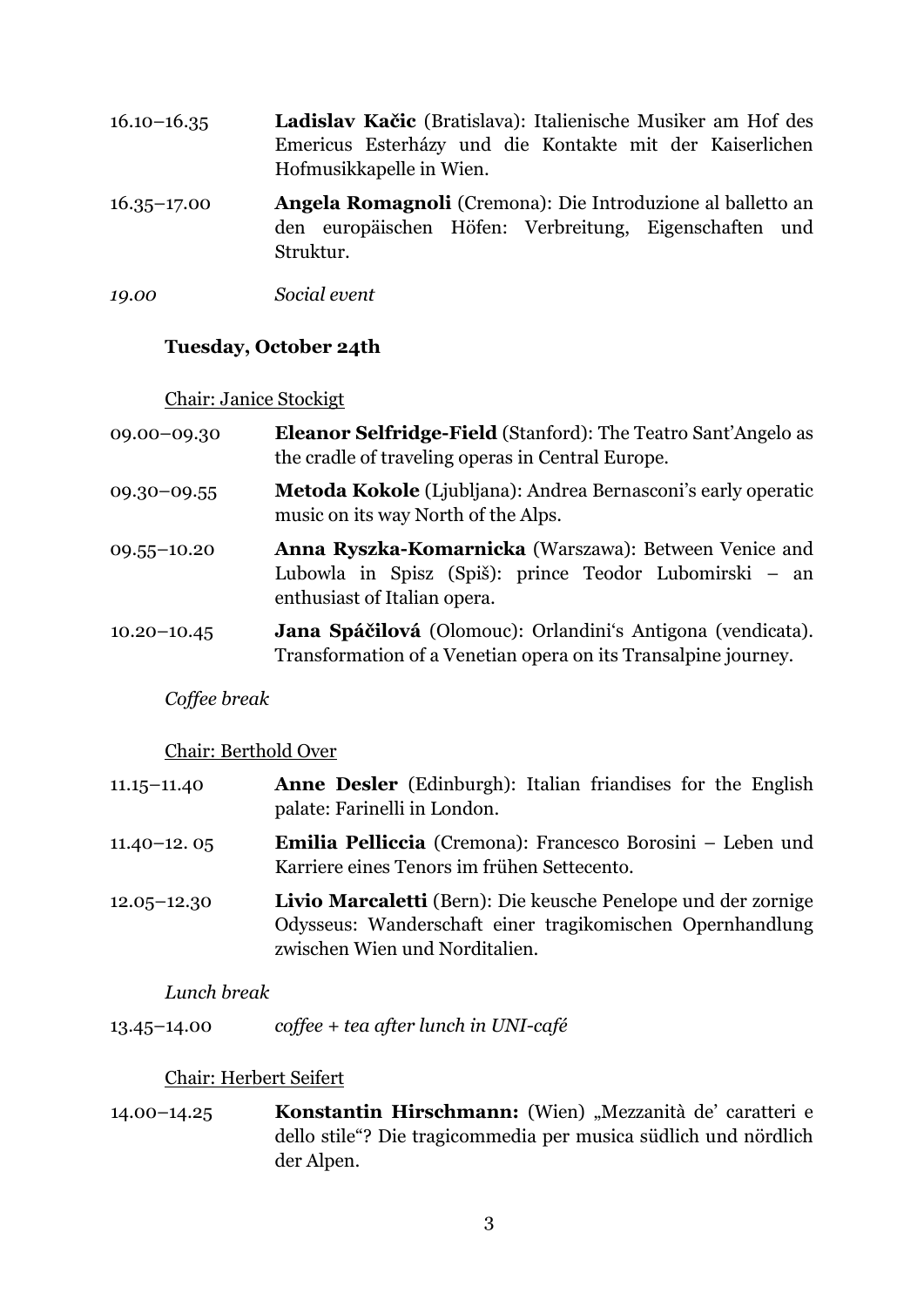| $14.25 - 14.50$ | Jana Perutková (Brno): Die glückliche Vorbedeutung und<br>Aristheus: zwei unbekannte deutschsprachige Opern im Jahre<br>1741 zwischen Wien und Graz. |
|-----------------|------------------------------------------------------------------------------------------------------------------------------------------------------|
| $14.50 - 15.15$ | Alina Żórawska-Witkowska (Warszawa): L'eroe cinese von<br>Pietro Metastasio und Johann Adolf Hasse 1754 in Warschau.                                 |
| $15.15 - 15.40$ | <b>Voss</b> (München): Das Johann Adolf Hasse<br><b>Steffen</b><br>zugeschriebene Passions-Oratorium "La morte di Cristo" und                        |

seine musikhistorische Einordnung.

### *Coffee break*

#### Chair: Angela Romagnoli

- 16.15–16.40 **Marc Niubò** (Praha): A Classy Scene for Connoisseurs or Snobby Meeting Point? Considerations upon the repertoire and functions of the Thun Theatre in Prague during the years 1781–1784.
- 16.40–17.05 **Janice Stockigt** (Melbourne): Italian Sacred Music in the Catalogue of Dresden's Catholic Court Church 1765.
- 17.05–17.30 **Samantha Owens** (Wellington): Italian Sacred Music in the Collection of Ján Kusser (1626–95): An East European Émigré in Seventeenth-Century Stuttgart.

# **Wednesday, October 25th**

#### Chair: Hermann Jung

- 09.00–09.25 **Marina Toffetti – Jana Bartová** (Padua/Bratislava): From Milan to Bratislava (and vice versa): Chiara Margherita Cozzolani,'s Scherzi di sacra melodia (1648) versus Daniel Speer's Philomela angelica (1688).
- 09.25–09.50 **Marta Hulková** (Bratislava): Italienische Musik und ihre Verbreitungswege während des 17. Jahrhunderts in die Zips und Scharosch.
- 09.50–10.15 **Maciej Jochymczyk** (Kraków): Italian musicians on the Vasas' court and their influence on Polish composers.

#### *Coffee break*

10.45–11.10 **Robert Rawson** (Canterbury): Italian: A sort of music which thô the best in the World, yet is but lately naturaliz'd in England'— Gotfried Finger and the Italian style between Moravia and England c.1680